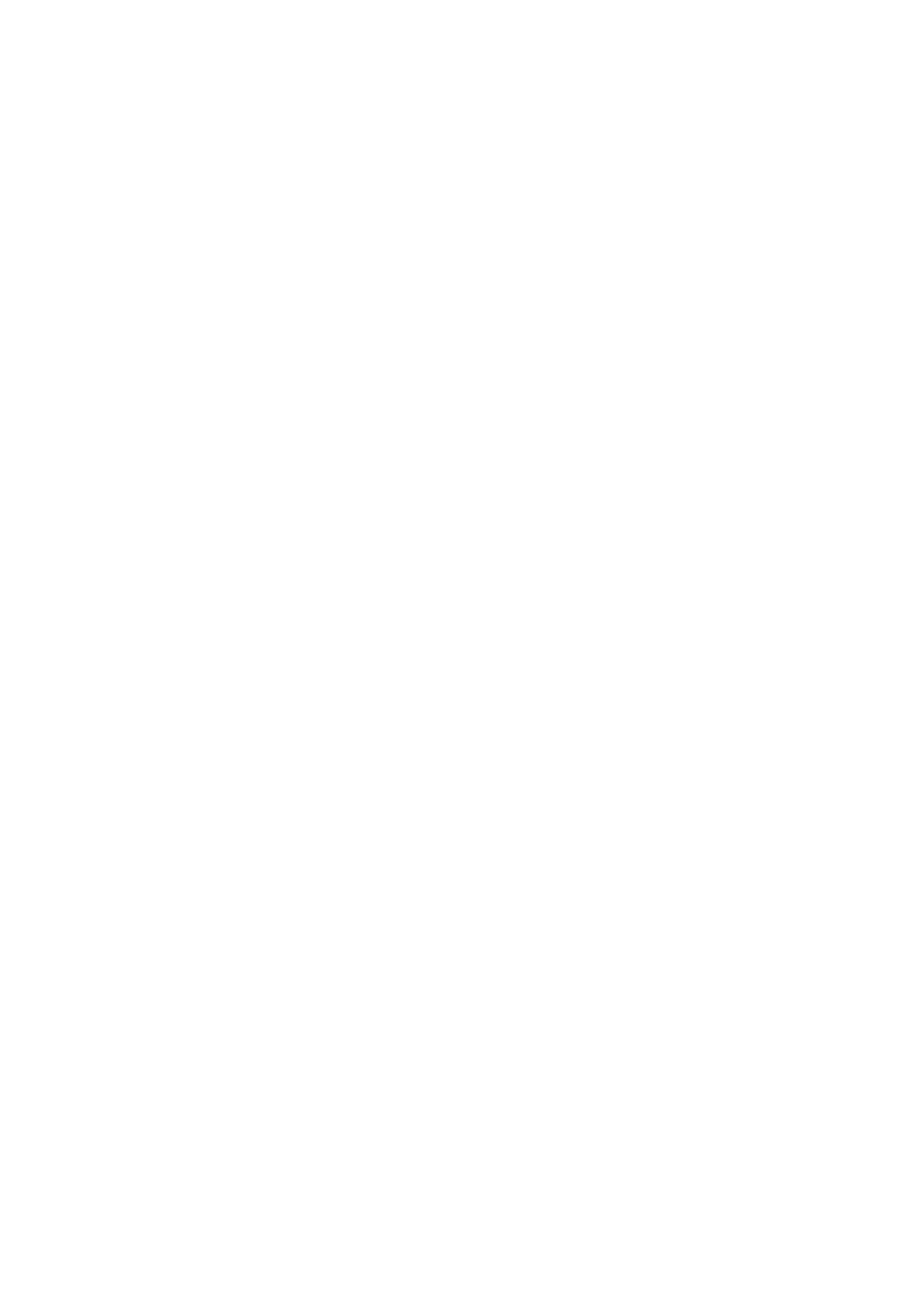### Western Australia

# $P_{\text{P}}(s)$  Requisitions  $2012$  $\mathcal{L}$  and  $\mathcal{L}$  are guaranteens 2012

# **Contents**

|                   | Citation                       |  |
|-------------------|--------------------------------|--|
| $\overline{2}$ .  | Commencement                   |  |
|                   | Relevant State property law    |  |
|                   | Fees for bills of sale records |  |
|                   | <b>Notes</b>                   |  |
| Compilation table |                                |  |

Published on www.legislation.wa.gov.au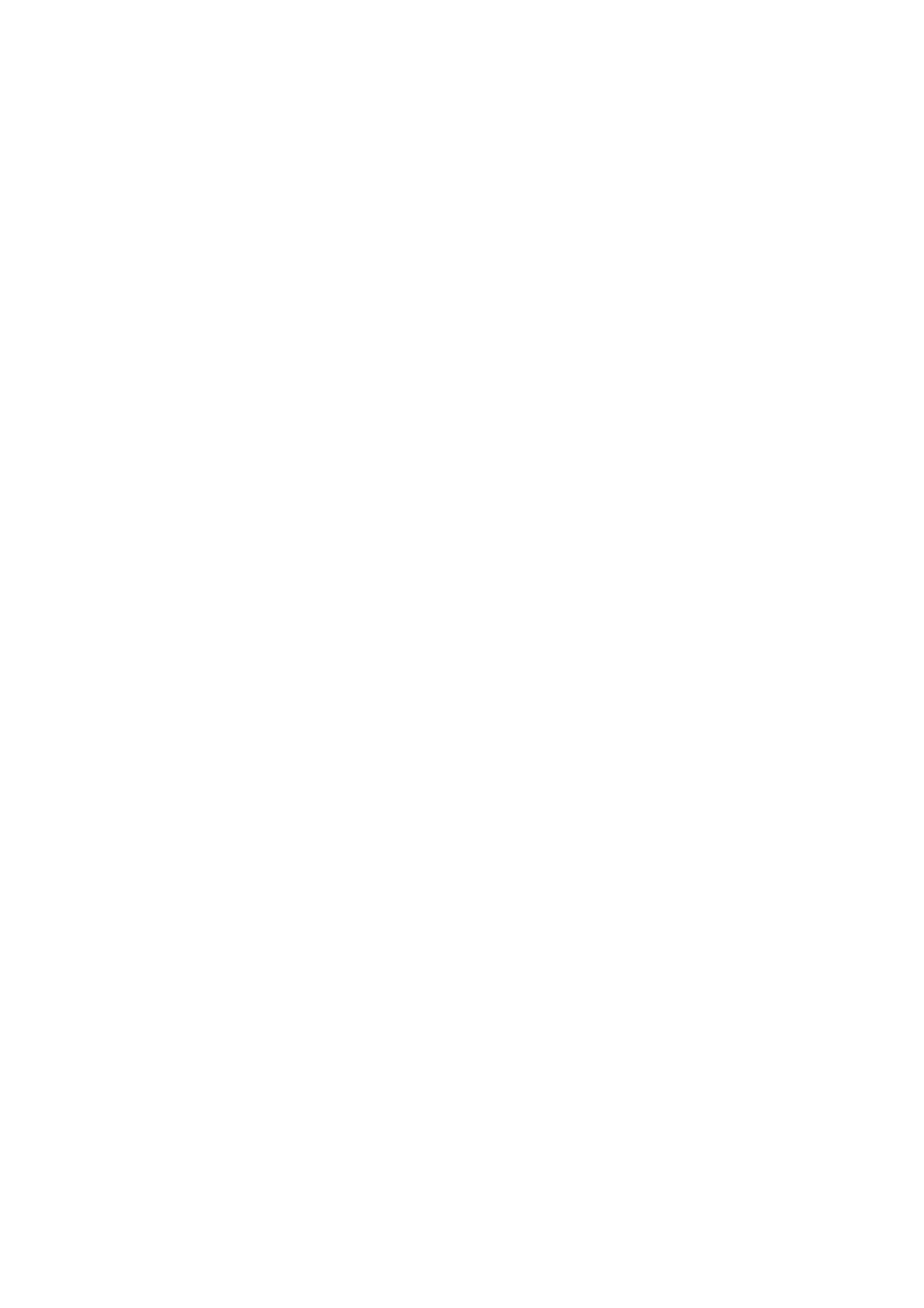#### Western Australia

Personal Property Securities (Commonwealth Laws) Act 2011

# Personal Property Securities (Commonwealth  $\mathcal{L}$  and  $\mathcal{L}$  are guaranteens 2012

## 1. Citation

 These regulations are the Personal Property Securities (Commonwealth Laws) Regulations 2012.

## 2. Commencement

These regulations come into operation as follows —

- (a) regulations 1 and  $2$  on the day on which these regulations are published in the Gazette;
- (b) the rest of the regulations on the day after that day.

#### 3. Relevant State property law

For the purpose of the definition of *relevant State property law* in section 17(1) of the Act, each of the following enactments is prescribed to be a relevant State property law —

- (a) Criminal and Found Property Disposal Act 2006;
- (b) Government Railways (Removal and Disposal of Vehicles) By-law 1978;
- (c) Retirement Villages Regulations 1992;
- (d) Road Traffic Act 1974 Part V Division 4.

As at 28 Jan 2012

Version 00-a0-04 Published on www.legislation.wa.gov.au Published on www.legislation.wa.gov.au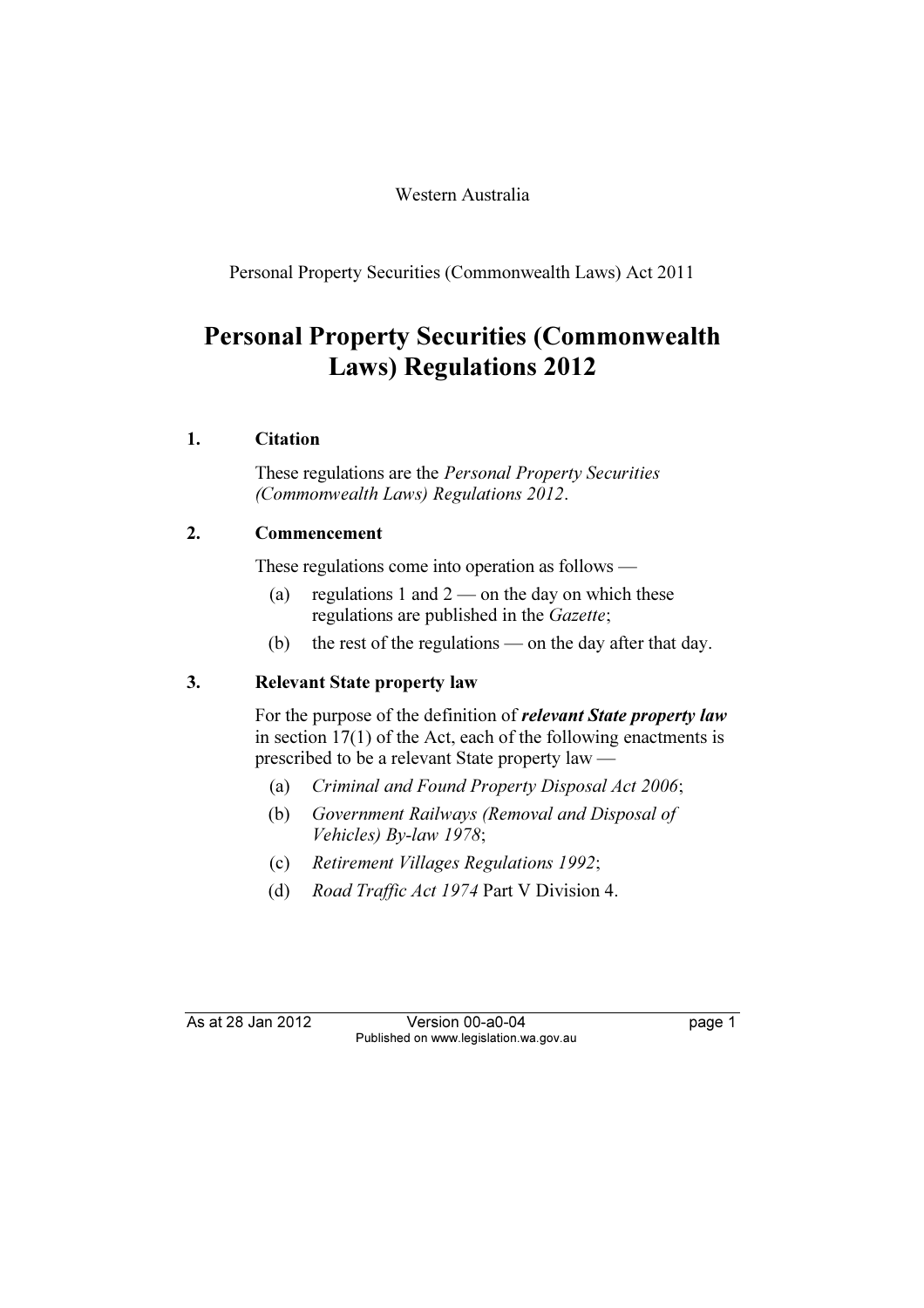#### 4. Fees for bills of sale records

 The following fees are prescribed for the purposes of section 18(2) of the Act —

| Fees                                                                                                                                                  |       |  |  |
|-------------------------------------------------------------------------------------------------------------------------------------------------------|-------|--|--|
|                                                                                                                                                       | S     |  |  |
| Copy (certified by the Commissioner<br>or uncertified) of a bill of sale lodged<br>or an affidavit filed under the <i>Bills of</i><br>Sale Act 1899 - |       |  |  |
| first page<br>(a)                                                                                                                                     | 26.40 |  |  |
| each subsequent page<br>(b)                                                                                                                           | 4.40  |  |  |
| Extract (certified by the<br>Commissioner or uncertified) of a bill<br>of sale lodged under the <i>Bills of Sale</i><br><i>Act 1899</i>               | 26.40 |  |  |

page 2 Version 2 Version wa.gov.au Published on www.legislation.wa.gov.au